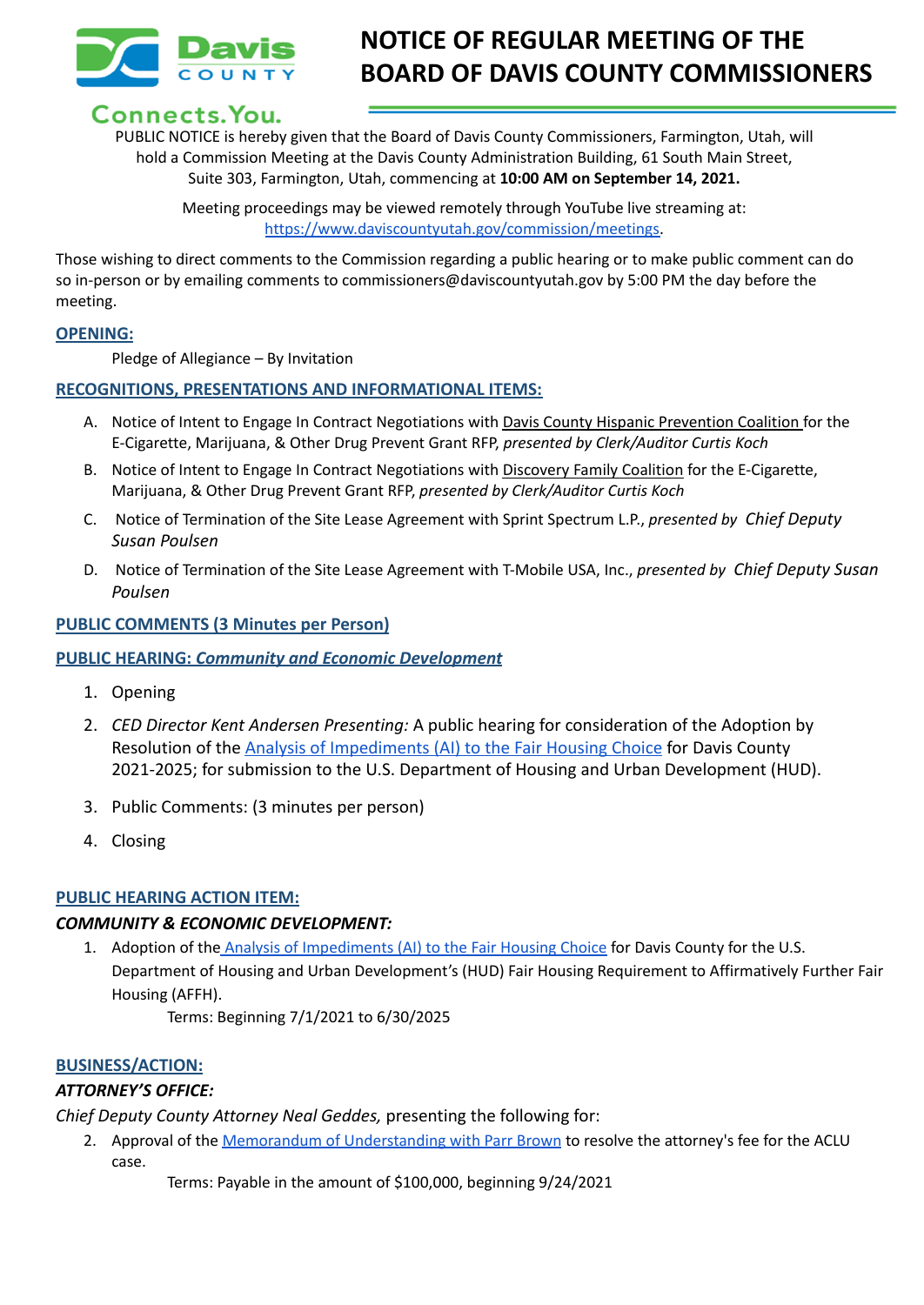#### *Legal Secretary Kelly Petersen-Hammer,* presenting the following for*:*

3. Acceptance of the award with certified [assurances](https://drive.google.com/file/d/1GcCyUVElkBu8jsaOEQF0cg9tEmTlBYjo/view?usp=sharing) and grant conditions for the 2021-2023 Victims of Crime Act (VOCA) grant for the Davis County Attorney's Office Victims Advocate Program. Terms: Receivable in the amount of \$186,178.48, beginning 7/1/2021 to 6/30/2023

### *CLERK/AUDITOR'S OFFICE: Clerk/Auditor Curtis Koch,* presenting the following for:

4. Approval of the Contract with Resource [Consultants](https://drive.google.com/file/d/1tMQDm7wOfEWyrtV-b4tafDkUgj1xStDm/view?usp=sharing) to utilize their expertise for the duration of SLFRF funding in 2026 to ensure the County meets the necessary public outreach and reporting requirements associated with ARPA - SLFRF.

Terms: Payable in an amount not to exceed \$50,000 annually, beginning 9/14/2021 to 12/31/2026

# *COMMUNITY & ECONOMIC DEVELOPMENT: CED Director Kent Andersen, presenting the following for:*

5. Approval of the Resolution and Interlocal [Cooperation](https://drive.google.com/file/d/1JDABo9ruFbFGd_emEVcNPMbvIDFbv1he/view?usp=sharing) Agreement with Kaysville City using Community Development Block Grant (CDBG) funding for the Fire Station Land Acquisition Project. Terms: Payable in the amount of \$100,000, beginning 7/1/2021 to 6/30/2022

#### *HEALTH: Director of Health Brian Hatch,* presenting the following for:

- 6. Approval of an [Amendment](https://drive.google.com/file/d/1UMnc_-2y6Dmk7kwI0aCp2G2ITO4oZ5Oq/view?usp=sharing) to the 2019-2023 EPICC Contract with the Utah Department of Health with correcting statements on Amendment 6 resulting in no change for the Health Department. Terms: Beginning 7/1/2021 to 6/30/2022
- 7. Approval of the Summary List of [volunteers](https://drive.google.com/file/d/10qsaVlRnocEHsMNsIkwNH9W6en-sUdL2/view?usp=sharing) for the Retired and Senior Volunteer Program (RSVP) to help with services at various locations.

#### *SHERIFF'S OFFICE: Chief Deputy Susan Poulsen,* presenting the following for:

- 8. Approval of the Tow Rotation Agreement with Fast Fox Towing LLC. Terms: Beginning 7/1/2021
- 9. Approval of the Interlocal [Cooperation](https://drive.google.com/file/d/1RMwi_KRDQZ-t5sixUDI7chUHGjXDopIL/view?usp=sharing) Agreement with Syracuse City for 2021-2022 police and fire dispatch services.

Terms: Receivable in the amount of \$94,308.10, beginning 7/1/2021 to 6/30/2022

#### *TREASURER'S OFFICE: Treasurer Mark Altom,* presenting the following for:

10. Approval to **Authorize Mark Altom, Treasurer, to accept the online terms and [conditions](https://drive.google.com/file/d/1Ju93Fi7ggJb3xE-dDx9Dzw_1D4Rm3nag/view?usp=sharing) of the End User License** Agreement (EULA) with Corelogic. Terms: Beginning 9/14/2021 to 9/12/2026

#### **CONSENT ITEM:**

- A. Approval of the Indigent Abatement Register 9/14/2021
- B. Work Session Minutes: [August](https://drive.google.com/file/d/1cdddI3recDXTLEbLeRd14Ih8H73qriON/view?usp=sharing) 24, 2021 and [August](https://drive.google.com/file/d/1VVDmihjFiMnLiJltm0hRvEaAaFOGDqhf/view?usp=sharing) 26, 2021

#### **BOARD OF EQUALIZATION**

- 1. Opening
- 2. *Clerk/Auditor Curtis Koch, presents:* Property Tax Register 9/14/2021
- 3. Adjournment

#### **COMMISSIONER COMMENTS**

**ADJOURNMENT**